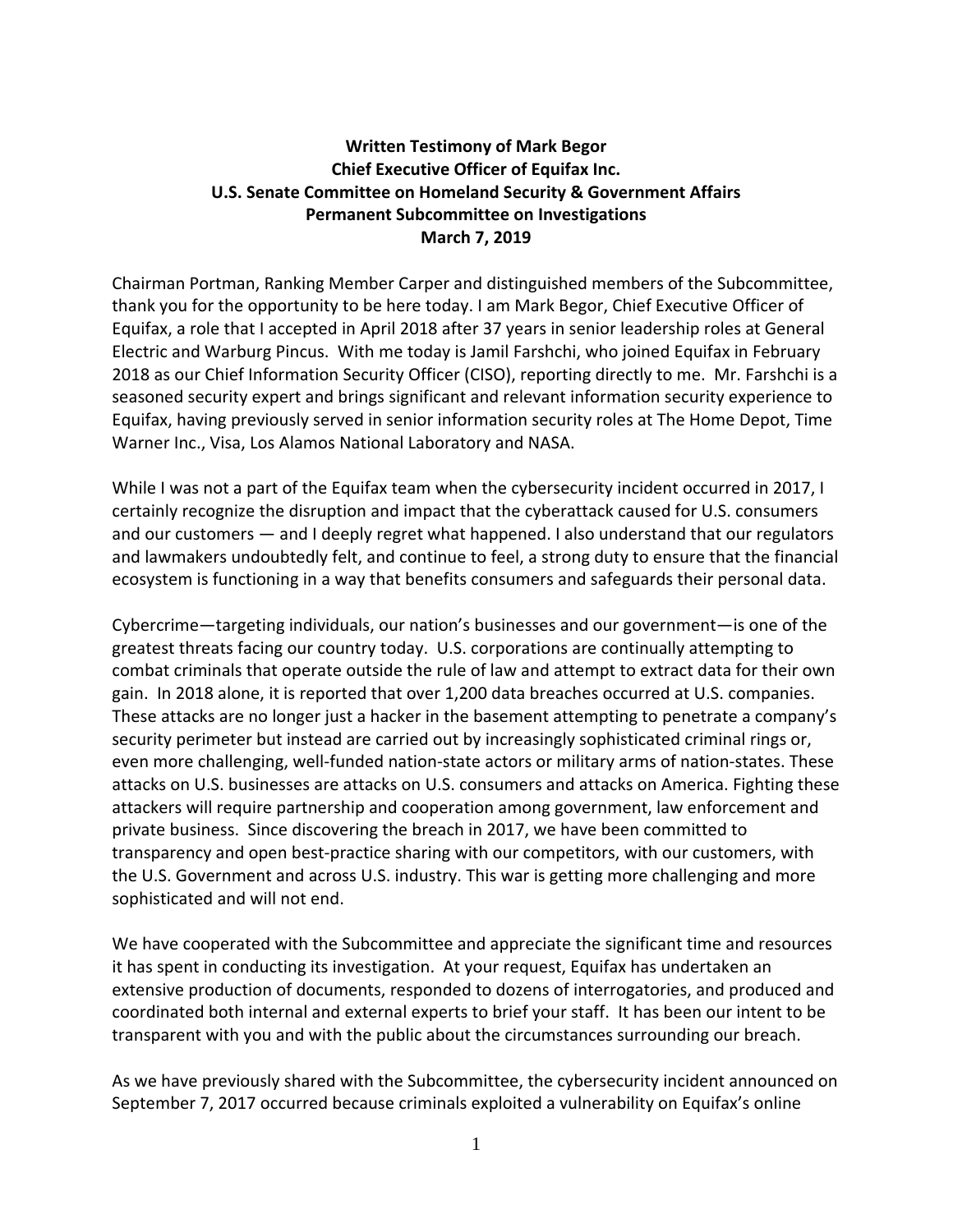consumer dispute portal to steal information. Our forensic review estimated that the criminals stole certain personally identifiable information of approximately 148 million consumers. Although the data stolen was sensitive, including names, social security numbers and dates of birth, there is no evidence that the perpetrators accessed the financial credit report information of any consumer. Of note, to date, we have not identified any evidence indicating that the information stolen from Equifax in 2017 has been sold or any evidence of increased identity theft. We continue to monitor the dark web and other sources for evidence of the stolen data being used in a criminal fashion.

While I was not with Equifax when the cyberattack occurred or when it was announced, I understand that both technology failures and human errors contributed to the breach. However, the fact that Equifax did not have an impenetrable information security program and suffered a breach does not mean that the Company failed to take cybersecurity seriously. Before the cyberattack, I understand that the Company's security program was well-funded and staffed, based on a robust set of policies, standards, and procedures, and supported by general and specialized training. The program also leveraged strong administrative and technical safeguards overseen by a CSO and was subject to regular, ongoing review through external and internal assessments.

In April 2018 when I joined Equifax, I made a personal commitment internally and externally to build a culture within Equifax where security is a part of our DNA and committed that Equifax would be an industry leader in data security. I am proud of the leadership, cultural enhancements and investments that Equifax has made over the past 18 months and our progress toward being an industry leader in data security.

In those 18 months, we've had a meaningful refreshment of our Board of Directors, with four new directors (including me) joining the Board. The Board is regularly updated by our CISO about cybersecurity matters and our security transformation progress. Equifax has a mindset that everyone at the Company must have an understanding of and appreciation for the role they play in keeping our environment secure — and the Board is no exception. In fact, our CISO has developed a Board Cyber Audit Framework that consists of a set of programmatic and operational metrics so that directors can better understand where the company stands with respect to cybersecurity and so that any issues that arise are treated with the proper urgency. Equifax intends eventually to share this framework with other companies as a tool to leverage with their own boards to increase awareness about important cyber topics that boards and management teams regularly face.

Last year, we made senior-level appointments on my leadership team to help round out our strong security, data governance, IT and risk management teams. As already noted, I joined Equifax in April of last year. I have a deep understanding of the financial system and the importance of credit reporting agencies to that system, having served as CEO of GE's retail credit card business as well as a Director of FICO. In addition to hiring Mr. Farshchi as CISO, we also appointed Bryson Koehler, the former Chief Technology Officer at IBM Watson and Cloud Platform, as our new Chief Technology Officer. We have made other significant additions to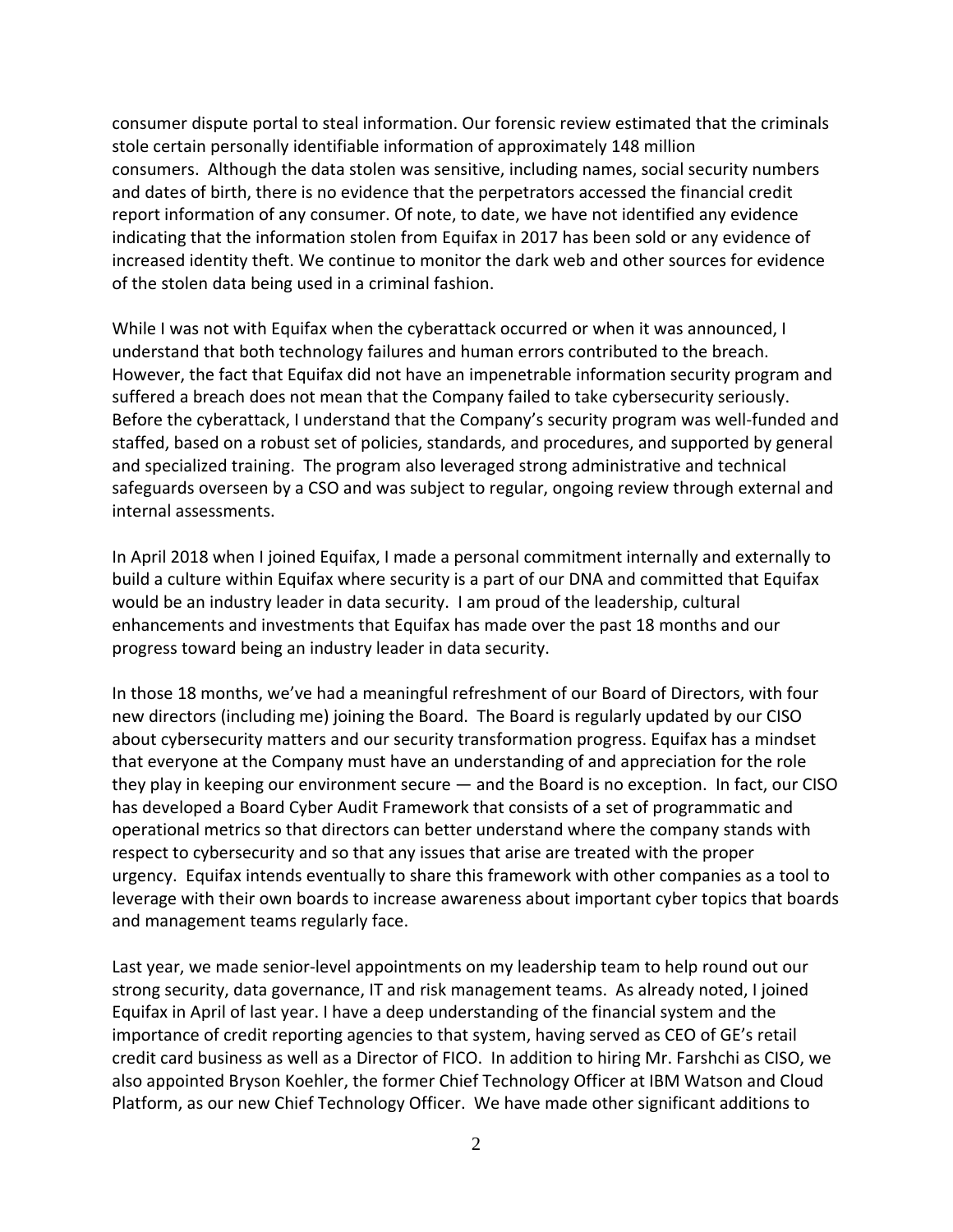our team, including Nick Oldham as Chief Privacy and Data Governance Officer and Kent Lindner to lead our Enterprise Risk and Compliance functions.

These leadership changes are helping drive accountability from the top down as we work to strengthen our holistic culture of security. But to truly transform into an industry leader, we must embed security into everything we do — from product development, to our merger and acquisition strategies, to our incentive compensation plans. To that end, in 2018, we implemented a company-wide security goal in our annual bonus for the 3,900 bonus eligible employees across the company. This sort of 'shared-fate' mindset reinforces accountability and properly incentivizes our workforce — regardless of role or department — so that security is viewed as a responsibility not only of the security team, but also of the entire company.

Another component of our culture change includes a concerted effort to attract and cultivate the best and brightest cybersecurity talent because, ultimately, our success or failure hinges on our people. In 2018, we added nearly 1,000 full-time IT and security professionals to our workforce. We sought highly-specialized, technical talent that will help Equifax develop a world-class security organization.

We recognize that part of being an industry leader in data security is being transparent about our learnings over the past 18 months and actively sharing the best practices that we are collecting as we implement change. Nearly every day we read about new data breaches in the media, impacting a wide-range of industries and companies. All security practitioners stand to benefit from information sharing and open dialogue. Therefore, in 2018 we established a number of meaningful cyber forums and partnerships that ultimately will raise the bar for the entire security community. We founded ATLAS, a public-private sector initiative aimed at sharing threat intelligence and thought leadership, and we were invited to join the World Economic Forum's Centre for Cybersecurity. We also joined the Better Identity Coalition and are taking a leadership role in policy discussions to reduce reliance on the Social Security number and to support a secure digital identity. We plan to continue this level of investment and initiative in 2019 and beyond.

The last part of our plan to implement meaningful change in our organization includes the technical improvements we are making to strengthen the maturity of Equifax's security program. We are dramatically increasing our security and technology spending by an incremental \$1.25 billion between 2018 -2020 and will spend approximately \$1 billion per year during this timeframe to transform our technology and security into industry-leading capabilities.

In 2018, we enhanced our core information security competencies, matured the program to address current and future environmental changes, and began to regain consumer and customer trust. Among our most important achievements were the following:

• Implemented a 24 x 7 x 365 follow-the-sun Security Operations Center, enabling Equifax to better respond to cyber incidents in real time and in many cases with local resources.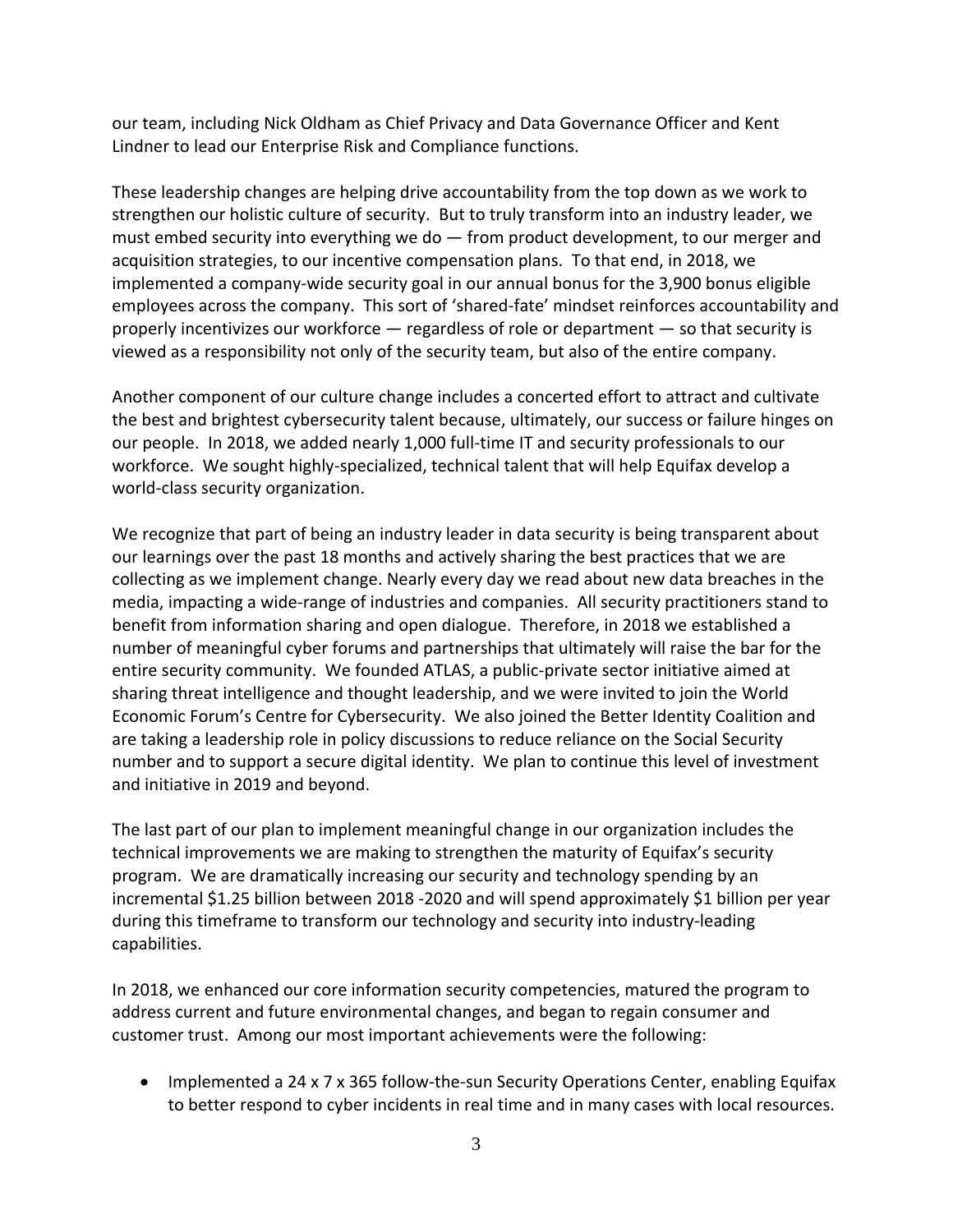- Established a data discovery program and deleted unnecessary data and records, reducing the footprint of high-risk systems.
- Reinstated the majority of compliance certifications that were suspended as a result of the cybersecurity incident.
- Deployed updated identity and access management controls with enhanced security being applied to thousands of privileged, administrative and service accounts and restricted administrative privileges on hundreds of endpoints.
- Completed penetration testing of hundreds of externally-facing applications those with the highest propensity for being attacked.
- Increased code security scanning, with each code scan representing an opportunity for developers to identify and remediate security flaws prior to moving their code into production.
- Created technical assurance measures to validate control effectiveness.

We will continue our record levels of investment in our security and technology in 2019 and 2020. Heading into 2019, our technical project portfolio looks to further increase maturity by executing against key security considerations such as controls assurance, acquisition integration and cloud services. We will continue to be transparent about our lessons learned.

In addition to setting a goal of being an industry leader in data security, Equifax has been working diligently to support U.S. consumers. When Equifax announced the cyberattack, Equifax's response was guided by a desire to do everything it could—going well beyond the requirements of data breach notification laws and doing more than other companies facing major breaches had done—to help consumers. While the rollout of these services was not flawless, Equifax worked diligently and invested substantial resources to mitigate any impact on consumers. Since the 2017 incident, Equifax has spent more than \$80 million on supporting consumers.

At the time the incident was announced, Equifax rolled out a suite of services to assist consumers, including a call center staffed 18 hours a day, seven days a week and a dedicated, consumer-facing website. We offered all American consumers—regardless of whether they were affected by the incident—the opportunity to enroll for one year, for free, in our TrustedID Premier service, an identity theft protection and credit file monitoring service. TrustedID Premier included three bureau credit file monitoring, identity theft insurance, internet scanning for Social Security numbers, the ability to lock and unlock Equifax credit reports and copies of Equifax credit reports. In November 2018 when that service was nearing its conclusion, Equifax voluntarily decided to extend the protection for another year.

Equifax also has taken an industry-leading role to give consumers more control over personal credit data. In January 2018, Equifax launched the Lock & Alert™ service to allow consumers to quickly lock and unlock their Equifax credit reports for free, for life, using a simple mobile application that we developed. Additionally, following the 2017 incident, Equifax provided U.S. consumers the ability to freeze and unfreeze their Equifax credit files for free, and, in